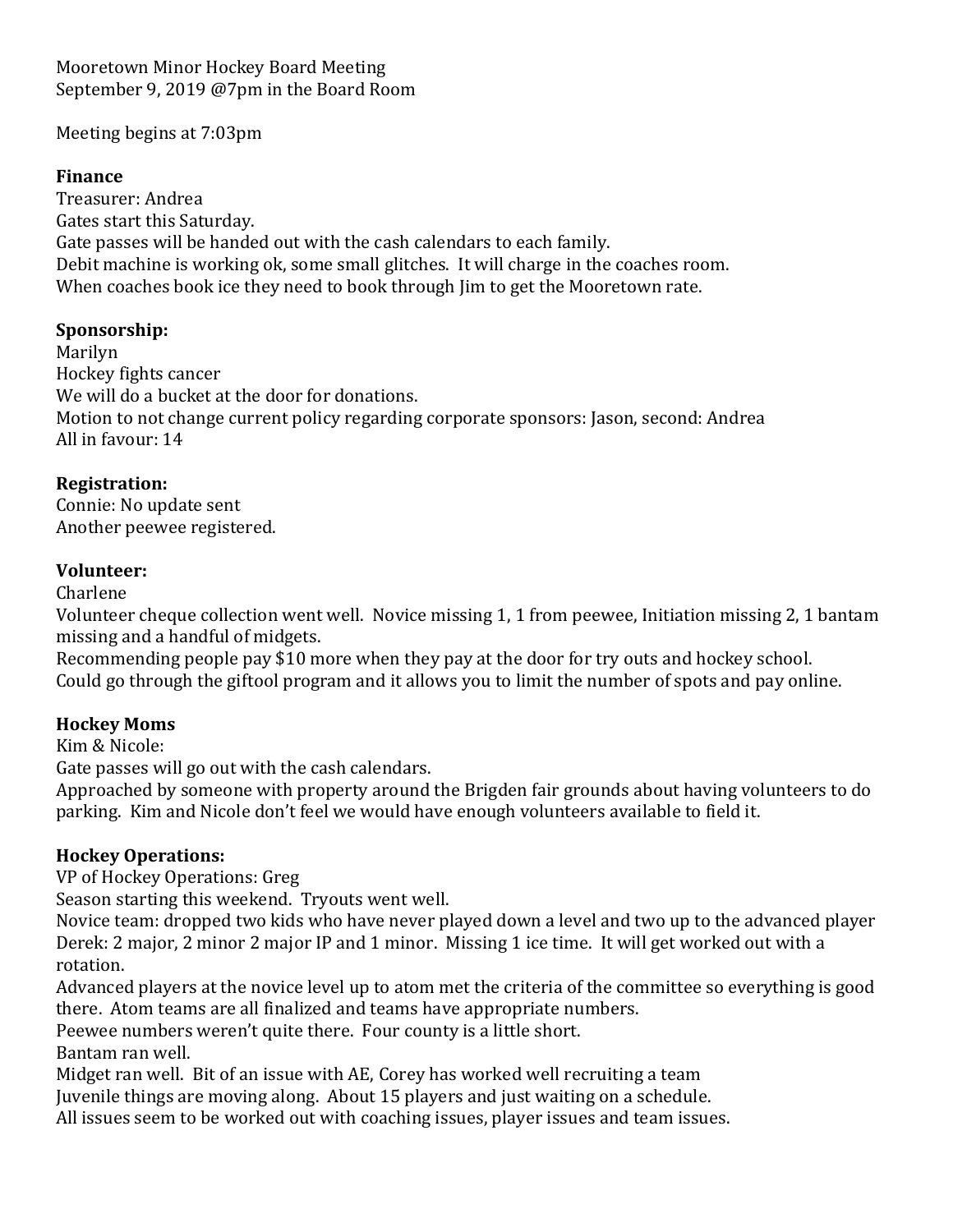## **Director of Four Counties:**

Geoff

Local league sort skates were this past weekend. They played each other on the Sunday. Bantam still needs a goalie Season starts September 28.

## **Development:**

Brad Coaching clinic Sept 28, about 22 registered. Clinics are going well.

## **Shamrock:**

Adam

Dairy farms of Ontario crests will be mailed to us. They will go on all rep and ae jerseys. Rosters must be sent ASAP so game sheets can be populated.

# **Tournaments:**

Adam Motion for laptop to do scheduling etc.: Adam, second: Greg. Motion passed: 14 Tournament meeting is tonight

# **OMHA:**

Corey

Needs to order game sheets, will order two bundles.

If you are 14 and over you are able to wear the same equipment as the coach. They are not allowed to help out players of the same age group. Not allowed to be under 9yrs old.

Coaches helmets must be CSA approved. 1 warning. Second violation could be a two week suspension from the team.

A lower level player can AP to a level above. Regardless of team level. But cannot AP to more than one team.

Slowly rostering teams, getting things done.

# **Initiation:**

Derek Try out refunds have been processed already. Minor novice needs refs.

# **Ice Convenor:**

Jim:

Ice schedule is complete and arena is happy with the staggering of the games per rink.

# **Risk Management:**

## Marnie

Trainers clinic Oct 1 held by Steve Forbes

VSS checks are working and filtering applicants.

Some complaints about try outs. What was done with the Atom age group worked well. Would be nice to be able to do that with all teams. Something to visit for next season.

Face off for Mental Health November 30. Invite coaches to a general information meeting, green tape. Marnie has been attending coaches meetings along with Ryan and helping to relay information and talk about previous issues.